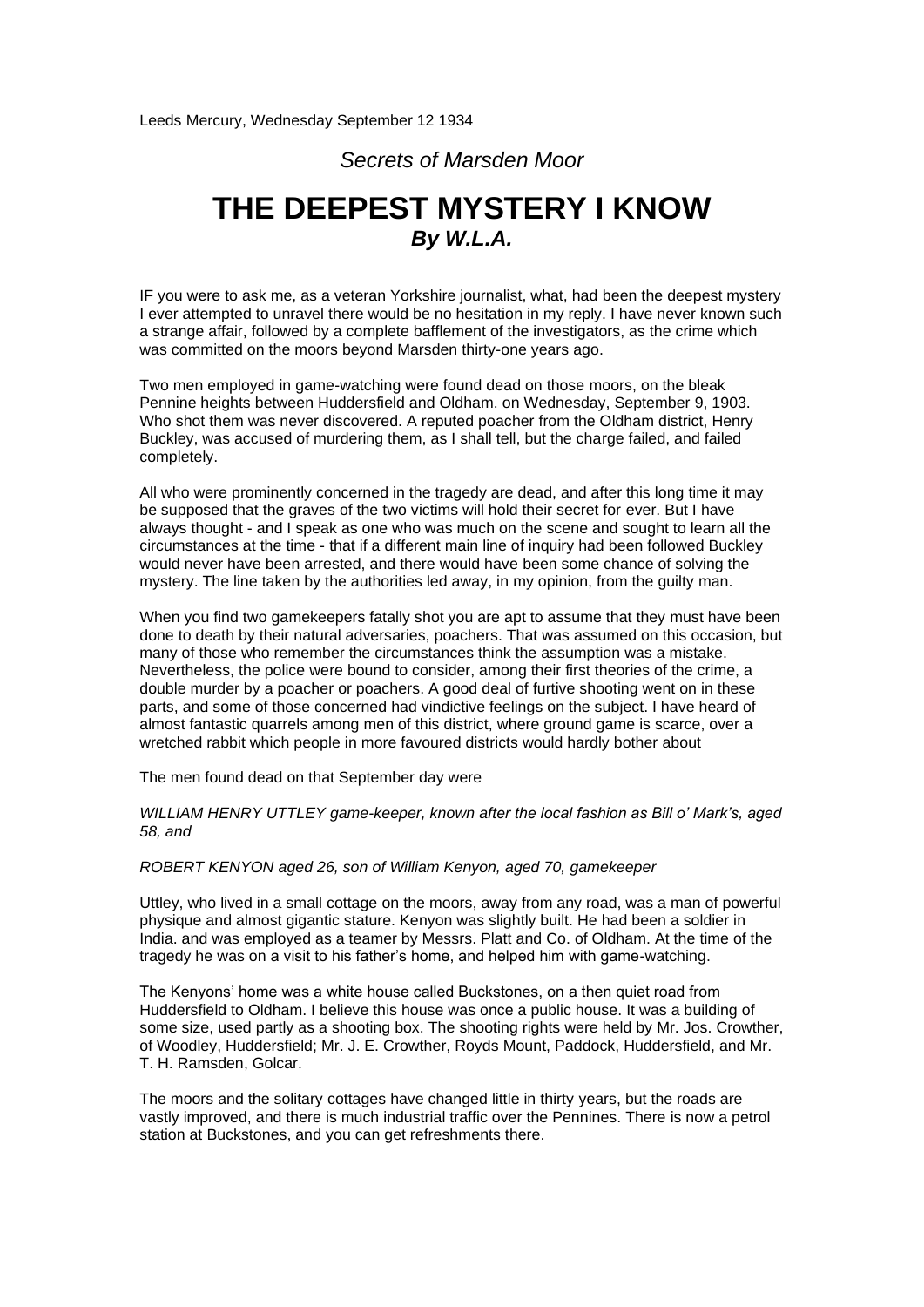It was on a day of storm, September 10, when I was inquiring for news at Marsden for the "Huddersfield Daily Chronicle," that I heard a gamekeeper, Uttley, had been found shot on the moors, and another man, young Kenyon, who was supposed to have shot him, was missing. Word had been brought to the police by a young man named Fred, who was helping to build a new wing at Buckstones. I at once set out into the solitude in search of details. It seemed best to make for Buckstones, which clearly, as the home of the victims, would be a centre for news. I walked there, for we country reporters' hardly thought of hiring a motor car in those days. Indeed, looking back among my archives upon the full report which my rival of the Huddersfield Examiner," the veteran Mr. W. H. Wolstenholme, wrote, I was surprised to come upon this extraordinarily grateful thank-offering for the use of a car:

*We were very much indebted to Messrs. Priest for allowing us the use of their motor car, and to Mr Walter Priest for driving our reporter to Buckstones, and also to Mr. J. E. Crowther for having driven him back during the afternoon. The reason for the change was that one of the tyres of the car which Mr. Hilton Crowther had driven had been punctured in two places and Mr Priest very kindly assisted Mr. Hilton Crowther to repair the damage, and afterwards drove Mr. T. H. Ramsden home to Golcar. and Superintendent Pickard to Huddersfield*

Though I was then a strong and energetic youth of 17, I spent hours in struggling across the sodden moor and through torrents and flood. I had come but lately from Hull, and this was my first experience of moving across a rough moor. I had no map, no compass, and only a vague idea of where Buckstones lay. On a clear day you can look from Buckstones down a slope of moors and see the mill chimneys of Marsden, and, stretching away from that village to the West, the busy Manchester road. On a fine day it would be no task to walk from the village up to the shooting lodge, but in the storm and murk I must have gone far out of my way. Twilight closed in. The prospect of not reaching Buckstones and the news I wanted and of a night on the moors under heavy rain began to press upon my mind. It would have been an unbearable disgrace to fail to get the news. I went on desperately.

I seemed to be hopelessly lost in pouring rain and on the squelching ling I suddenly became aware of men moving close at hand. I shouted, and walked towards them. They stopped and put down a burden. I found they were men with guns. As I strode up to them they looked on me with vigilant suspicion. They were gamekeepers and others who believed the murderer was somewhere at large on the moors. I suppose in my bedraggled and almost exhausted condition I could have been taken for any miscreant. At any rate, they seemed ready to shoot if I gave trouble.

As I walked up to them our surprise was mutual. They were astonished to discover a reporter in that bleak and stormy solitude, and I had the shock of finding they had a body with them. This was the missing gamekeeper, young Kenyon, his body stained with peat, and a hole through his neck. The finders told me he had been thrust under an overhanging ledge at the side of a stream.

Here was a strange development. It was not a case, as I thought at first, of one man killing another and then fleeing or hiding. It seemed likely that the murderer (it was assumed only one was concerned) had shot the first gamekeeper, left him lying under the open sky, then made off, encountered the other gamekeeper, shot him and then hastily buried his body to throw suspicion on him. At that very time, in fact, police were watching at Liverpool for the man who now lay dead at our feet, believing him to be Uttley's murderer.

Young Kenyon's body had been buried in a gully and might easily have been missed. As searchers were passing, one of them noticed something shining in the sunshine - in one of the few gleams of sunshine on a day that grew steadily worse. It led to investigation. The sun had glittered on a small part of Kenyon's clog Irons, protruding from under a sod. Whoever buried the body had done the work carefully. There it lay, under stones, earth, sods and heather. But the grave maker had not noticed that part of the clog iron still showed.

The searchers showed me the dead man's wound, in the neck, and then I helped to carry him through the lashing rain. We reached Buckstones, where old Superintendent Pickard was waiting, in the darkness of a howling night. The body was put in the stable (now a garage),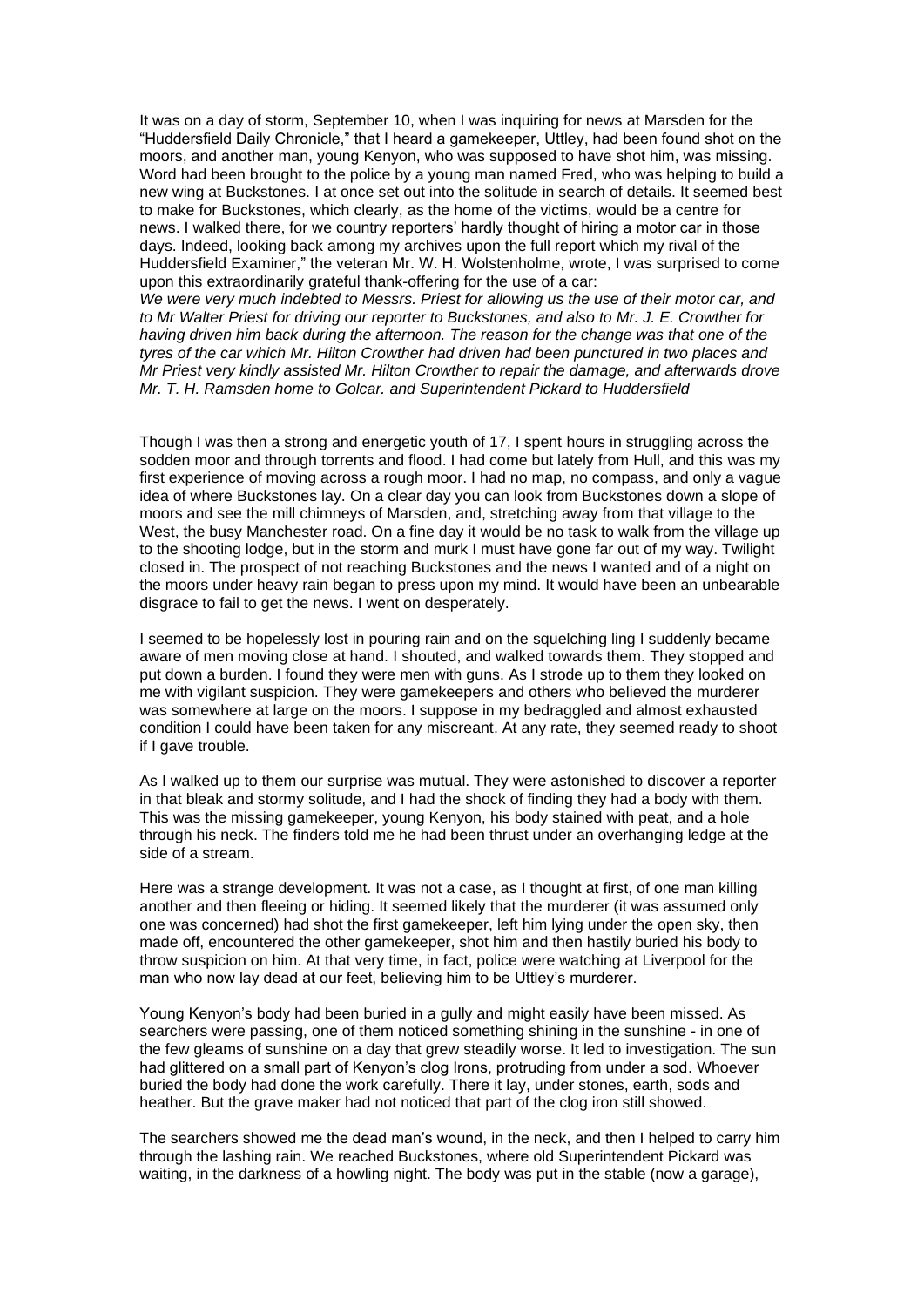beside Uttley's gigantic figure. Several reporters, who had come by road, appeared from Huddersfield and Leeds. We got most of our information from old Mr. Kenyon, who was much distressed, and from Superintendent Pickard.

One of our leading questions was whether Kenyon suspected anyone he knew. He told us that he had seen a man on the moor when he was ranging it with his son, but the man was a mile away, too far away to he identified. This was a point that assumed critical importance later. As the days went on Mr. Kenyon changed his mind. He appeared to become convinced that he knew who had done the murder. But on the day of the discovery, he assured me he could not name the murderer.

The Inquests were held at Marsden Mechanics' Institute by Mr. E. H. Hill on September 14. Old Kenyon, who wore a coat and vest of green, with bright brass buttons, breeches and gaiters, identified both victims. He said he and his son generally worked together. About 2 o'clock in the afternoon of the 9th they went towards the Lancashire end of the moor, and near the Benn Cut saw a man with a gun who was poaching. "I thought I knew who it was," he said, "but it would not be right for me to tell you."

The Coroner agreed that the Witness should not give the name of the man that he thought he saw. Old Kenyon said his son wanted to go after the man. I told my son, he said, "that if he came to close quarters with the man, he must be civil and not get to cross words, because the man I suspected the stranger to be was such a desperate sort of fellow."

They left their guns in a road-mender's hut, and went after the man. His son went on alone, and that was the last the old man saw of him alive. The witness wrote down the name of the man he thought he' saw. The name, I learned later, was Henry E. Buckley.

Kenyon would not swear to the man, but said, "It's a strong opinion." He added that he recognised the footmarks as those of the man he had named, but they were not clear enough to establish identification. Asked if he knew the man well by his gait, he said. "If it had been a fine day, I should have made no mistake whatever in his footprints. I know nearly all the footprints. There are many a score of them. I can tell you when any new ones come." He meant, of course, that be knew the regular poachers.

In view of what the old man said later, it is important to notice that he did not claim at the inquest to know the suspect by his gait, and he was content to offer "a strong opinion." A curious point in his evidence related to what he saw at 7.30 on the evening of the murders, close to where his son's body was afterwards found. He said he saw at a distance of about half a mile the face of a man crawling among the gorse. He went to look for him but could find no one.

The jury returned a verdict of willful murder against some person or persons unknown.

As we came away from the inquest, we wondered who the man named on the piece of paper by Mr. Kenyon was. The case against him so far did not look strong. But if he really were guilty it was likely the police would discover circumstantial evidence. We waited amid public excitement and tension for the sequel. It came swiftly. I shall tell you about it to-morrow.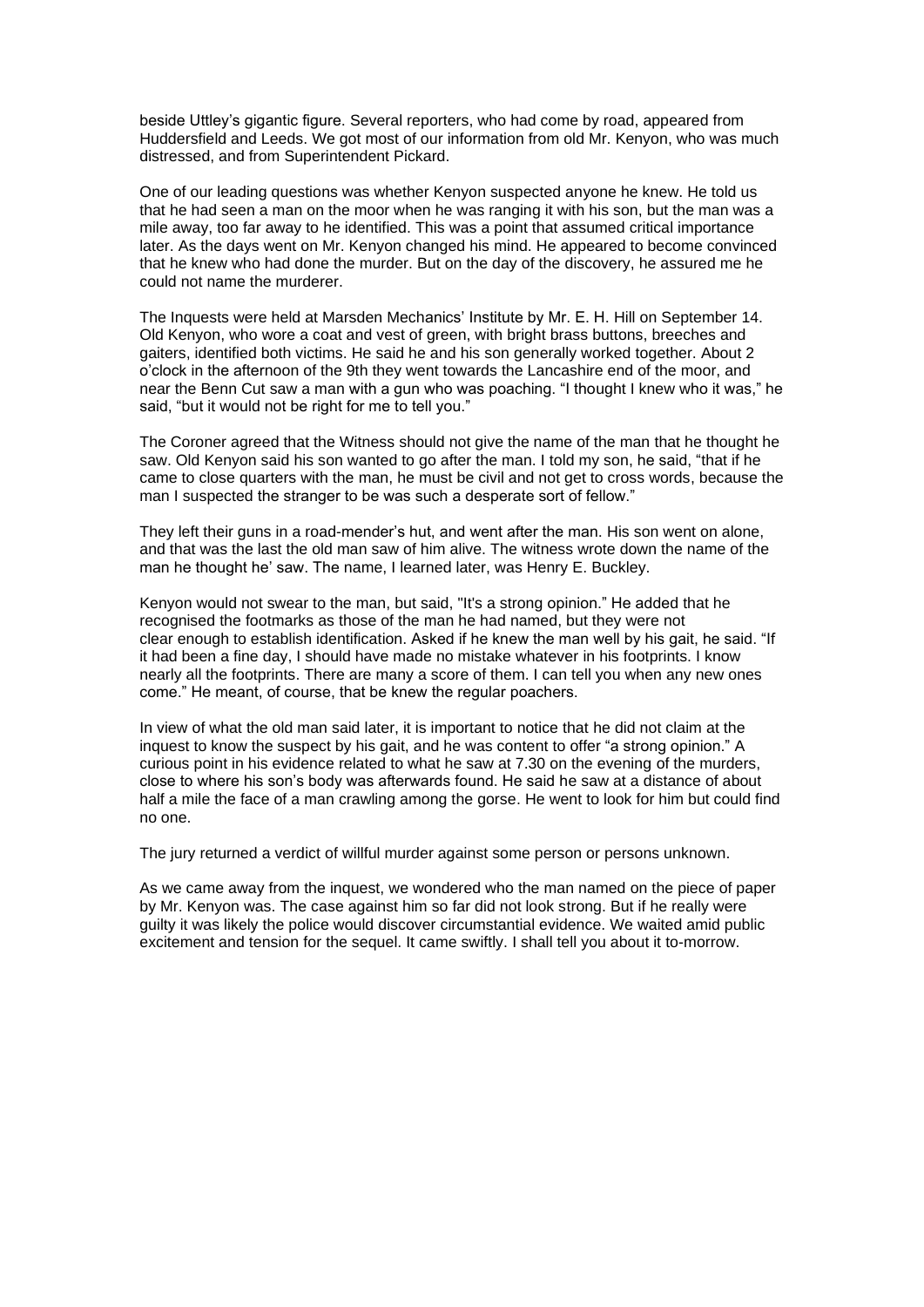*Secrets of Marsden Moor*

## **A MURDER CHARGE THAT FAILED** *By W.L.A.*

In recalling yesterday the Marsden Moor murders of September 9th, I described to you the most striking incident at the inquest. There William Kenyon, the 70-years-old gamekeeper, wrote on a piece of paper for the Coroner the name of the man he believed to have murdered his son Robert Kenyon and his other fellow-worker, William Henry Uttley.

The person named on the secret paper was Henry Buckley, a small farmer of Sholver, near Oldham. He was arrested the next day and brought to Huddersfield. Known to be a poacher, he was one of several who were questioned by the police in the Oldham, Halifax and Saddleworth districts soon after the crimes became known. The statement he at once made appeared to satisfy the police, but Mr. Kenyon's evidence changed the situation.

I saw a good deal of Buckley during the Court proceedings, which went on and on until October 16th. Buckley was a blunt burly sort of man, and, though believed to be a poacher, a Salvation Army leader. He was often heard to speak as a Salvationist at street corners on Sunday evening. He was a total abstainer and leader of a temperance society. In his younger days he had been a celebrated wrestler in the Lancashire style. It was stated that at various times he had been a policeman and a lamplighter at Oldham. He was married and had four children. When his friends heard of his arrest they at once rallied round him to pay for his defence.

Old Kenyon was the only man I ever heard suggest that Buckley was a desperate character. Buckley was wearing clogs when arrested, but in the dock at the Huddersfield Police Court, wearing his best clothes, he looked like a farmer of intelligence and some position. I remember he had a ring slipped through his tie after an old fashion. No nervousness showed in his weathered face. He spoke simply and calmly, indeed stolidly.

When he first came before the magistrates (Colonel Greenwood, Mr. J; A. Brooke, and Mr. J. E. Willans) he said, "I never was on that moor and I never saw the gamekeepers. I'm not afraid of saying I was on the moors, but there is many a one who was on that day that is." He said he was on Friarmere Moor, but not on the Buckstones Moor, of which Mr. Kenyon had charge. The Friarmere Moor, or Free Moor, is in the Saddleworth area. It was never enclosed by the Lord of the Manor of Marsden, and is free to any.

….. was instructed by the Treasury to prosecute but would not go into the case. Mr. G. P. Fripp an Oldham, solicitor, whose voice suggested a London upbringing, appeared for defence. This man, who died in but he said he did not go beyond the Oldham In July, 1923, in his 75th year, will be well remembered by all who to be were In court. His intense concentration, alertness, and patience made him the outstanding figure there. I have heard famous counsel win forensic triumphs, but never heard a case better conducted than Buckleys provincial.

Mr. Fripp said at once that the charge was based on the merest suspicion and rested entirely on the statement of old Kenyon, to whose evidence the Coroner's jury had attached no importance.

A WEEK later Mr. Harold Thomas, barrister, took up the prosecution on behalf of the Treasury on Mr. Turner's Instructions.

Mr. Thomas made these points against the prisoner:—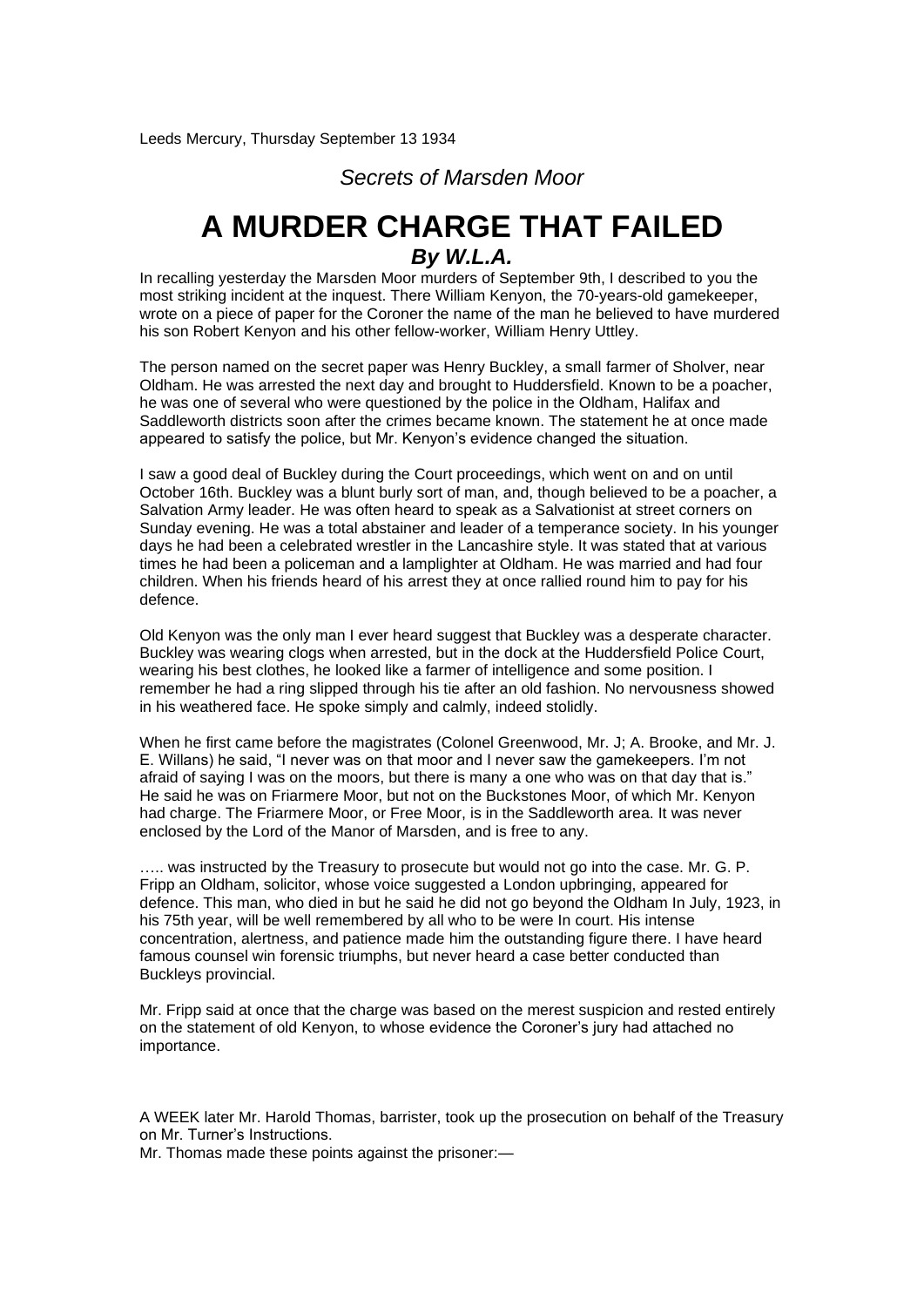1. That he bad been seen in such a position as to be. easily accessible to the places where, the victims were round.

2. That wads and cartridges and other things found at his house corresponded exactly with things found near Uttley's body.

3. The prisoner had made a number of statements about his movements, all of which had been proved to be untrue.

Mr. William Kenyon then gave evidence. With regard to the Friar-mere, or Free Moor, he said there were usually an enormous number of persons shooting on it. He was now absolutely certain that the man he saw poaching was Buckley, although on the day of the discovery he had told reporters, including Mr. Y. E. Firth now in Leeds, and myself, that the man was too far off to be identified. He recognised the man (he now swore) 1,300 vards or a mile away. by his walk and by the way he carried hisgun. Buckley walked with his head thrown back and carried his gun with the barrel thrown over his right arm. He could tell the man by his way of working. Kenyon went on to say that Buckley was very violent with his tongue.

By this time Kenyon appeared to have convinced himself beyond any shadow of doubt that Buckley was the man he saw on the moor and was the murderer. This passage from doubt to certainly while perhaps natural in the old man, the evening of whose days had been clouded over by so appalling a tragedy, made me very doubtful of his evidence.

One curious point was that in telling his story before the magistrates he forgot the man he had seen in the gorse on the evening of the murders. By this time he knew that Buckley was at home on that evening and since the face could not have been Buckley's the incident now appeared to him to be of no importance. He had evidently made up his mind that any points which did not tell against the man were not worth considering.

AN attempt was made to show that Buckley had a bitter. Feeling against William Kenyon, because Kenyon had threatened to summon him. Buckley was stated to have said, after denying the charge, "Tha can do alit' dirty work ……

It was perhaps somewhat violent language, but what of it? Worse language than that has been used by men who would not commit an assault, much less a murder. Moreover, Mr. Kenyon himself, whatever virtues he possessed, had no name for sweetness of disposition. He could use provocative language as well as anyone. The case outlined by Mr. Thomas wore very thin. Mr. Pripp saw every weakness in it, and towards the end of the case had won the sympathies of almost everyone in court.

What had told against Buckley was the suggestion that he had made a number of statements ….

….disparities about the times of Buckey's movements, but no more than you would expect from a variety of witnesses. Buckley never denied being on the moors on the -day of the murders but he said he did not go beyond the Friarmere Moor, where he had a right to be

There was plenty of evidence to show that Buckley was seen driving home at him the outstanding figure there. 4.20 and was home by 6 p.m. The importance of this evidence was seen when Mr. Fripp gave his own theory of the murder.

He said It was extraordinary that each of the men was shot from the side at short range In the neck. He suggested that these wounds pointed not to murder by a poacher running away, but by someone committing a premeditated murder, not for the purpose of getting away from the moor,but of removing two enemies

MR FRIPP believed that Kenyon was buried at night in order that it might be supposed that he had murdered Uttley and fled. If the body had been burled during the day the murderer would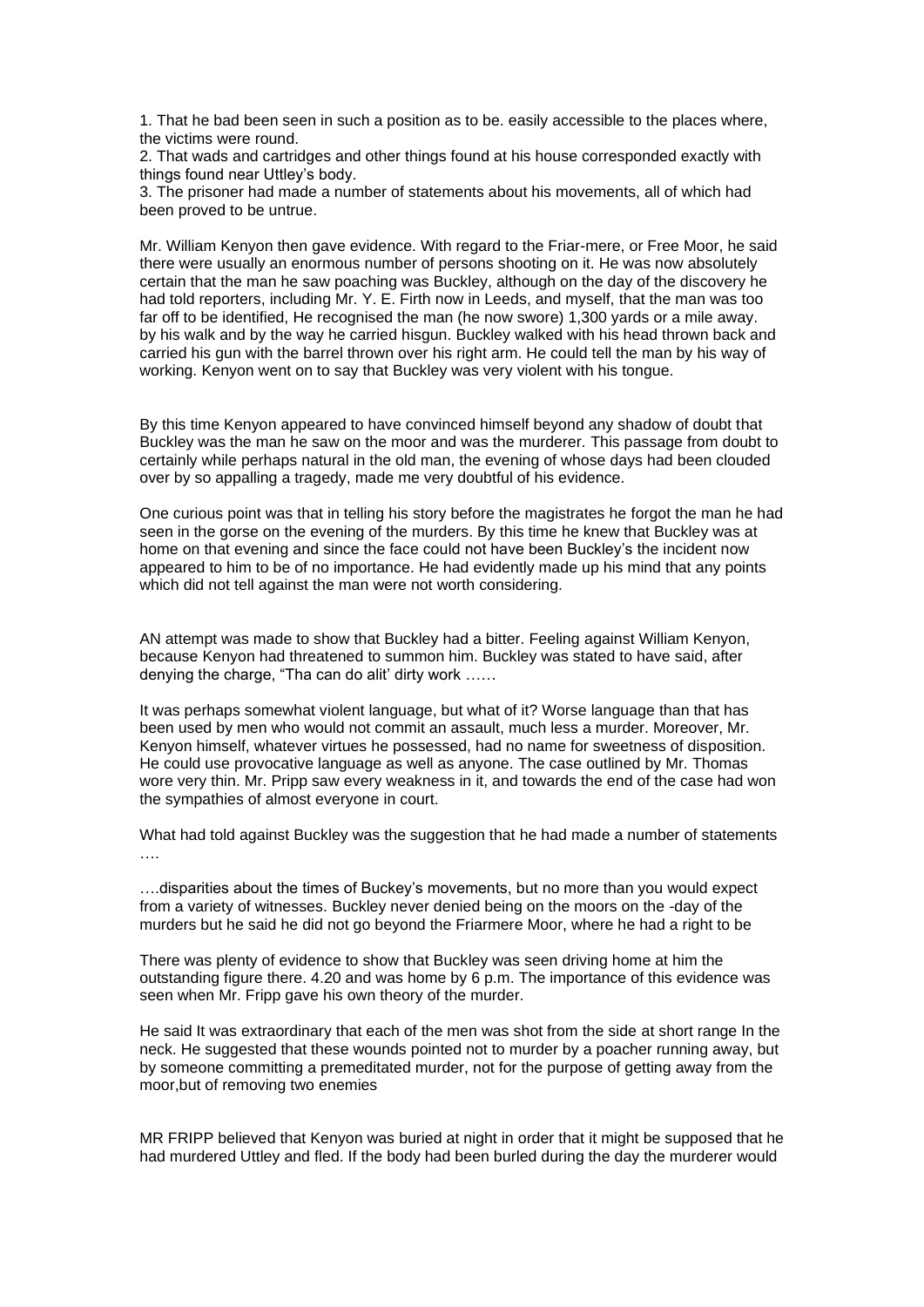not have left the clogs exposed. Buckley, it appeared, was far from the scene before dark. He could not have made the grave by night.

Mr. Fripp admitted that there was a correspondence between some of the shot found in the wounds and shot taken by the police from Buckley's house, but said this pointed more to innocence than guilt, inasmuch as the prisoner, if he had fired the shots, would never have allowed similar shot to remain in his house.

The Bench retired and were absent for over an hour. The Chairman, Mr. William Brooke, on returning, said, "The Bench are of opinion that the evidence adduced does not justify us in committing this man." Upon this there was a great outburst of cheering, and a rush was made to the dock to congratulate Buckley. One of the magistrates - if my memory is not at fault, it was the Chairman himself - shook him warmly by the hand.

Buckley was again cheered warmly at the railway station, and when his train moved out was acclaimed like a hero. He remained remarkably calm and said he had never thought any other result of the proceedings possible.

"The Yorkshire Post," In a leading article the next day, remarked that though Buckley had been discharged from custody, the magistrates' decision was not equivalent to a verdict of acquittal at the Assizes, and that the discovery of serious evidence against him might lead to a further public inquiry, or on the other hand evidence might be forthcoming which would, inculpate some other person or persons.

No such evidence, against Buckley or against a anybody else, ever came out.

I lived in the district for two years after this, and talked with many people concerned in the case, but apart from old Mr. Kenyon, and possibly old Superintendent Pickard, I never found anybody who believed that Buckley could have done the murder.

Not long after the tragedy, Mr. Kenyon left Buckstones. A curious incident occurred at the Junction Inn, where he went, as he said, "to have a drink with the lads". He took off his heavy overcoat and produced a folding gun. A man in the house picked it up and found there was still a cartridge in the gun. 'He fired it outside the house. Then he and at least one other made experiments to see if a man could shoot himself with the gun. This was found to be possible. The landlady of the inn, Mrs. Wilkinson, found she could hold the gun at arm's length, with the muzzle against her neck and press the trigger.'

Mrs. Wilkinson, a fine, outspoken old character, who lived at the Junction Inn, on the edge of the Marsden Moor, for 27 years, is one of the few people left who knew all the persons of the drama intimately. She is living in retirement in Mount Road, Marsden.

The point of the Junction incident is this, that some people thought young Kenyon might have quarreled with Uttley and shot him and then shot himself and someone who wished to conceal the young man's guilt.

The wound in Keyon's neck was fired from about three feet from the victim and was fired from the same level. That evidence sweeps away a great mass of local conjecture but when I was re-examining the familiar scene recently I found many who still believed in the murder and suicide theory.

My suspicion is that this was not a crime by a poacher, but that Uttley and Kenyon were shot by the same man, who felt towards them or towards one of them a deep hatred.

It is known that Uttley was shot from behind and then about the neck as he lay on the ground. The wounds suggested a more stealthy attack than that on Kenyon. It is therefore possible that Kenyon was shot first in the course of a quarrel, and the murderer then decided to remove Uttley as a possible witness against him and stalked him from behind. Then he hid